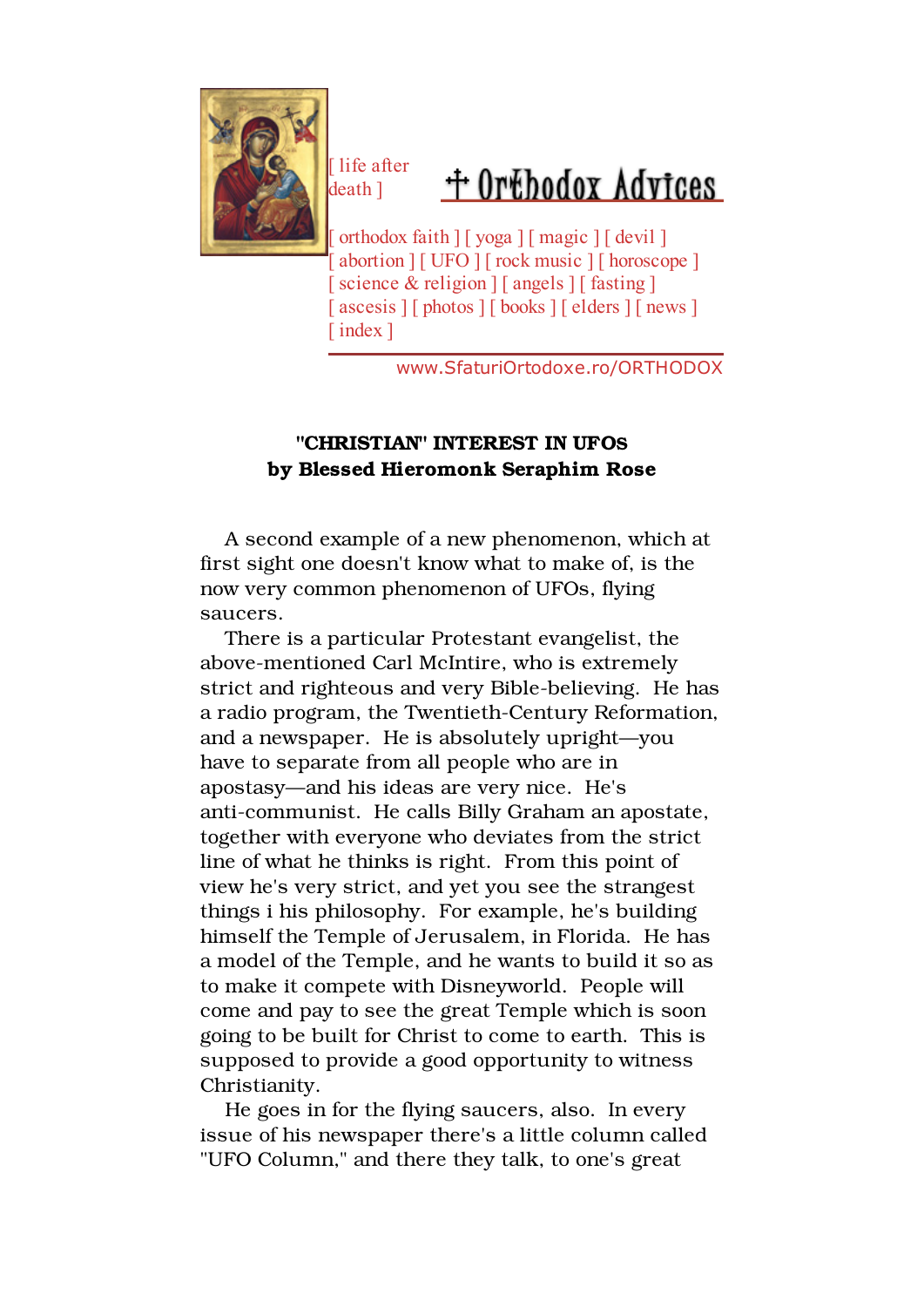astonishment, about all the wonderful, positive things which these flying saucers are doing. The give conferences and make movies about them.

 Just recently there have been several Protestant books about UFOs, showing quite clearly that they're demons. The person who writes the column in this newspaper got upset about this, and said that some people say that these beings are demons, but we can prove they aren't. He says that maybe a couple of them are demons, but most of them aren't. He cites a recent case in which some family in the Midwest saw a flying saucer. The flying saucer came down, landed, and the family saw inside little men—they're usually four and half feet tall or so—and they sang "Hallelujah." They stopped and looked and then they flew away; I guess they didn't talk to them any more. And that set the family to thinking; they began to think "Hallelujah"; they began to think about Christianity; they looked in their Bibles, and they finally ended up going to a Fundamentalist church and being converted to Christianity. Therefore, he says, these beings must be some kind of people who are helping God's plan to make the world Christian because they said "Hallelujah."

 Of course, if you read Bishop Ignatius Brianchaninov, you will know about all the deceptions which the demons perpetrate: the demons "pray" for you, the demons make miracles, they produce the most wonderful phenomena, they bring people to church, they do anything you want, as long as they keep you in this deception. And when the time comes, they will suddenly pull their tricks on you. So these people, who have been converted to some kind of Christianity by these so-called outer-space beings, are waiting for the next time they will come; and the next time their message may have to do with Christ coming to earth again soon, or something of the sort. It's obvious that this is all the work of demons. That is, where it's real. Sometimes it's just imagination, but when it's real this kind of thing obviously comes form demons.

 This is very elementary. If you read any text of the early Fathers, any of the early Lives of Saints or the Lausiac History, you find many cases where beings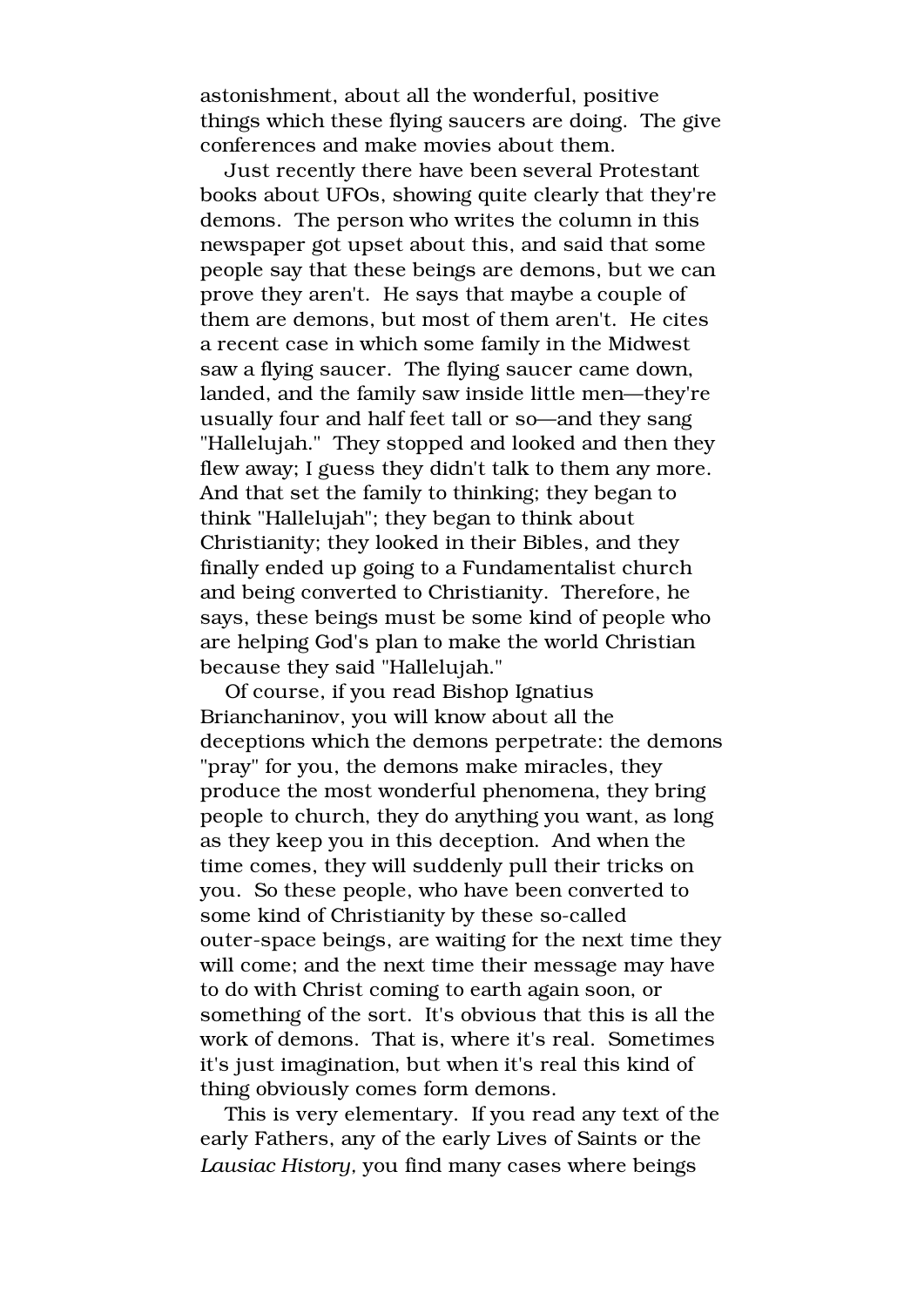suddenly appear. Nowadays they appear in spaceships because that's how the demons have adapted themselves to the people of the times; but if you understand how spiritual deception works and what kind of wiles the devil has, then you have no problems in understanding what's going on with these flying saucers. And yet this person who writes the UFO column is an absolutely strict Fundamentalist Christian. He is looking, actually for new revelations to come from beings from outer space.

Life After Death

Photos - Elders - Hermits from Mount Athos Father Cleopa: The Elder of Romanian Orthodoxy The Life and Works of PROTOSINGELOS IOANICHIE MOROI of Sihãstria Monastery Glossologia (speaking in tongues) - Elder Cleopa About Holy Scripture by Elder Cleopa of Romania About Holy Tradition by Elder Cleopa of Romania Magic and Occultism - by Elder Cleopa On the Presuppositions of our Personal Salvation - by Elder Cleopa The Second Coming of Christ - by Elder Cleopa On the Thousand Year Reign (Chiliasm) - by Elder Cleopa Movies for children - The Phenomenon Harry Potter - Resemblance to the occult activity The mysteries of music - THE TRUTH ABOUT ROCK **MUSIC** "CHRISTIAN" INTEREST IN UFO ( aliens ) Charismatic Revival As a Sign of the Times - by Fr. Seraphim Rose About Evolutionism - SCIENCE AND RELIGION How to Read the Holy Scriptures - Fr. Seraphim Rose Orthodoxy in America - by Blessed Hieromonk Seraphim (Rose) Signs of the Times - by Blessed Hieromonk Seraphim Rose THE FUTURE OF RUSSIA AND THE END OF THE WORLD - by Blessed Hieromonk Seraphim Rose THE HOLY FATHERS SURE GUIDE TO TRUE CHRISTIANITY - by Fr. Seraphim Rose